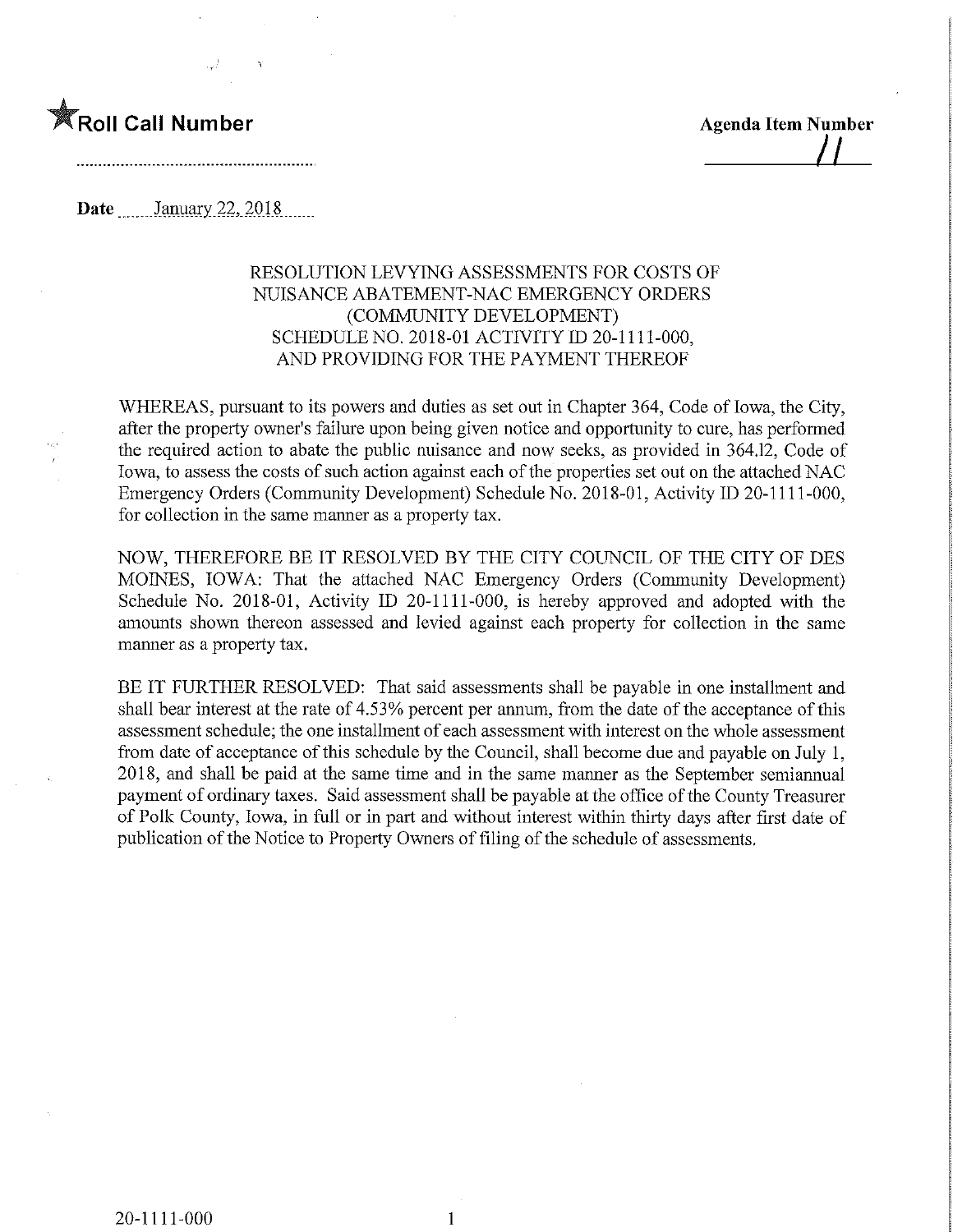

^ - "^^-.\_-

ీ చివా

 $\mu$ 

Date January 22, 2018

BE IT FURTHER RESOLVED, that the Clerk be and is hereby directed to certify said schedule to the County Treasurer of Polk County, Iowa, and to publish notice of said certification once each week for two consecutive weeks in the Des Moines Register, a newspaper printed wholly in the English language, published in Des Moines, Iowa, and of general circulation in Des Moines, Iowa, the first publication of said notice to be made within fifteen days from the date of the filing of said schedule with the County Treasurer, the City Engineer shall send by regular mail to all property owners whose property is subject to assessment a copy of said notice, said mailing to be on or before the date of the second publication of the notice, all as provided and directed by Code Section 384.60, Code of Iowa.

| Moved by              | to adopt. |
|-----------------------|-----------|
| <b>FORM APPROVED:</b> | condal    |
| Kathleen Vanderpool   |           |
| Deputy City Attorney  |           |

| <b>COUNCIL ACTION</b> | <b>YEAS</b> | <b>NAYS</b> | <b>PASS</b> | <b>ABSENT</b>   | <b>CERTIFICATE</b>                                                                            |
|-----------------------|-------------|-------------|-------------|-----------------|-----------------------------------------------------------------------------------------------|
| <b>COWNIE</b>         |             |             |             |                 |                                                                                               |
| <b>COLEMAN</b>        |             |             |             |                 | I, DIANE RAUH, City Clerk of said City hereby                                                 |
| <b>GATTO</b>          |             |             |             |                 | certify that at a meeting of the City Council of said                                         |
| <b>GRAY</b>           |             |             |             |                 | City of Des Moines, held on the above date, among                                             |
| <b>HENSLEY</b>        |             |             |             |                 | other proceedings the above was adopted.                                                      |
| <b>MOORE</b>          |             |             |             |                 |                                                                                               |
| <b>WESTERGAARD</b>    |             |             |             |                 | IN WITNESS WHEREOF, I have hereunto set my<br>hand and affixed my seal the day and year first |
| <b>TOTAL</b>          |             |             |             |                 | above written.                                                                                |
| <b>MOTION CARRIED</b> |             |             |             | <b>APPROVED</b> |                                                                                               |
|                       |             |             |             |                 | City Clerk                                                                                    |
|                       |             |             |             | Mayor           |                                                                                               |
|                       |             |             |             |                 |                                                                                               |
|                       |             |             |             |                 |                                                                                               |
|                       |             |             |             |                 |                                                                                               |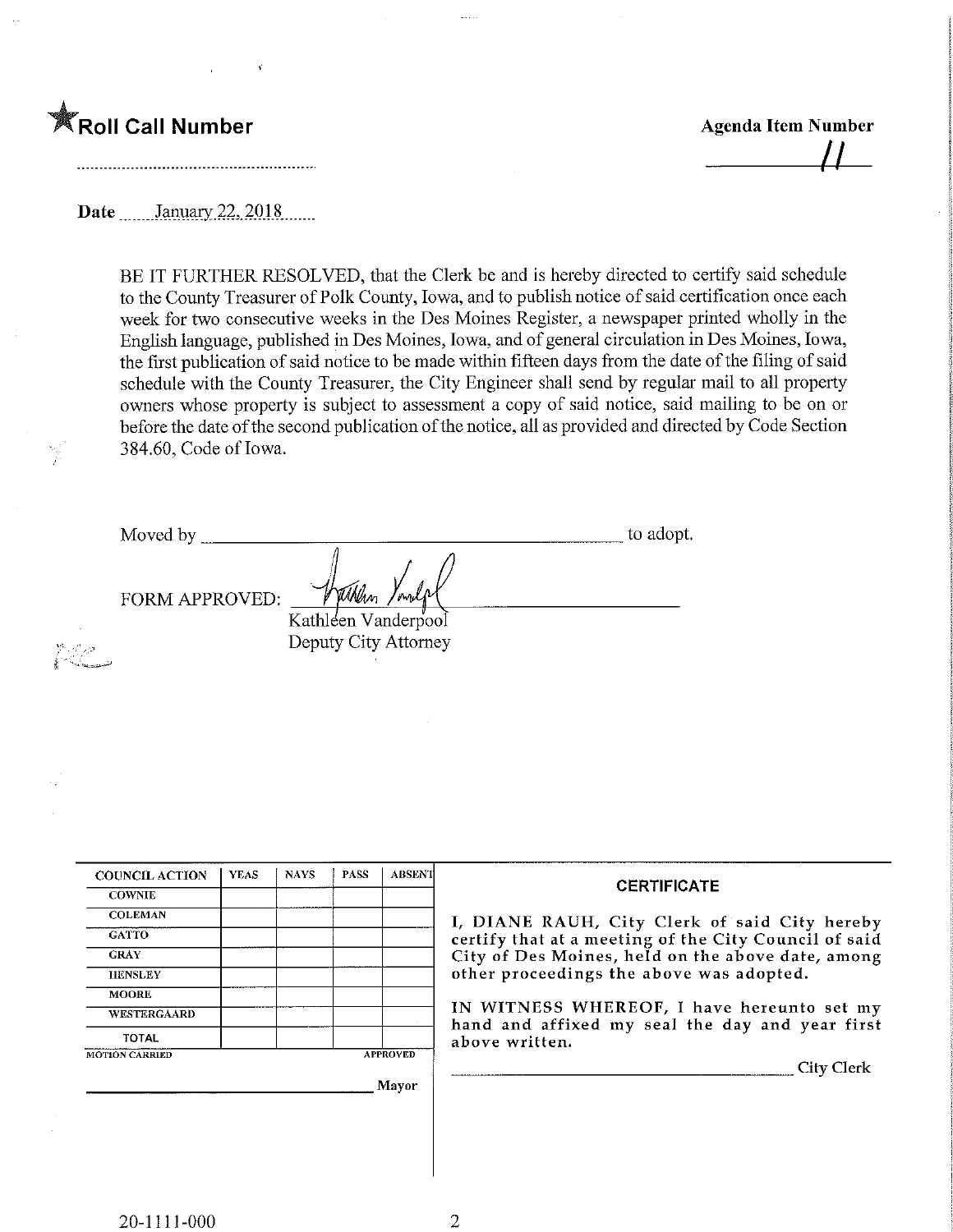| ASSESSMENT SCHEDULE NO: 2018-01<br>Emergency: Nuisance Abatement Clean-up                       |                              |                                                                                        |                         |            | PAGE<br>DATE<br>TIME                    | $\mathbf{1}$<br>01/16/2018<br>12:59:51 |
|-------------------------------------------------------------------------------------------------|------------------------------|----------------------------------------------------------------------------------------|-------------------------|------------|-----------------------------------------|----------------------------------------|
| DESCRIPTION OF PROPERTY                                                                         | CERTIFICATE<br><b>NUMBER</b> | PROPERTY ADDRESS<br><b>OWNERS NAME</b>                                                 | DATE AND<br><b>TYPE</b> | COST       | INCID                                   | TO BE ASSESSED                         |
| 030/01491-000-000<br>S 35F N 75F LOTS 48 & 49 DRAKE<br>UNIVERSITY 3RD ADD                       | 00-23593-00                  | 1107 24TH ST<br>T - MAC INVESTMENT GROUP LLC,                                          | 04/19/2017<br>Clean Up  | \$644.41   | \$35.00<br>\$35.00                      | \$679.41                               |
| 080/04793-000-000<br>LOT 5 BLK 8 NORWOOD PARK<br>ADDITION TO NORTH DES MOINES                   | 00-23594-00                  | 1704 ALLISON AVE<br>T - HALL, DORIS K<br>T - FLANIGAN, DARA E                          | 04/19/2017<br>Clean Up  | \$1,043.82 | \$35.00<br>\$35.00                      | \$1,078.82                             |
| 080/03246-000-000<br>LOT 56 ICE DALE                                                            | 00-23595-00                  | 2008 22ND ST<br>T - SMITH, GLORIA M                                                    | 04/19/2017<br>Clean Up  | \$1,439.61 | \$35.00<br>\$35.00                      | \$1,474.61                             |
| 100/10007-140-000<br>LT 7 MONTEREY PARK PLAT 6                                                  | 00-23596-00                  | 441.3 38TH ST<br>T - LEONARD, THOMAS                                                   | 04/19/2017<br>Board Up  | \$240.00   | \$35.00<br>\$35.00                      | \$275.00                               |
| 080/05324-000-000<br>LOT 4 BLK 15 POLK COUNTY<br>HOMESTEAD & TRUST CO ADD                       | 00-23597-00                  | 1814 8TH ST<br>T - PETRO, SHIRLEY                                                      | 04/26/2017<br>Board Up  | \$205.00   | \$35.00<br>$\sim$ $\epsilon$<br>\$35.00 | \$240.00                               |
| 080/04929-000-000<br>N 40 F S 160 F LOT 31 & ALL LOT<br>27 NORTH WASHINGTON PLACE               | 00-23598-00                  | 1615 M L KING JR PKWY<br>T - FLATTERY, TIM                                             | 04/27/2017<br>Clean Up  | \$877.12   | \$35.00<br>\$35.00                      | \$912.12                               |
| 080/06265-000-000<br>7 F W OF & ADJ & ALL LOTS 1 & 2<br>BLK 4 SHEPHERDSONS ADD TO<br>DES MOINES | 00-23599-00                  | 1612 21ST ST<br>T - JAMES, CAPRICAEL R<br>C - JAMES, CAPRICAEL R                       | 04/18/2017<br>Clean Up  | \$657.30   | \$35.00<br>\$35.00                      | \$692.30                               |
| 100/11160-000-000<br>-EX NELY 120.2F MEAS ON SELY<br>LN-LT9 & NELY 8F LT 10<br>SAWTELL PLACE    | 00-23600-00                  | 3425 CLARK ST<br>T - SECUR PAC NATL BANK,<br>C - STUART, MARY JO<br>C - STUART, JACK A | 05/23/2017<br>Board Up  | \$105.00   | \$35.00<br>\$35.00                      | \$140.00                               |
| 080/05991-000-000<br>N 33 1/3 F LOT 56 RUTHERFURD<br><b>HEIGHTS</b>                             | 00-23601-00                  | 1323 5TH AVE<br>T - ANDRIOLO, KIMLY M<br>T - ANDRIOLO, MICHAEL J                       | 05/25/2017<br>Clean Up  | \$485.00   | \$35.00<br>\$35.00                      | \$520.00                               |
| 100/09689-000-000<br>LOT 6 MESA PARK                                                            | 00-23603-00                  | 5408 FRANKLIN AVE<br>T - BRIEN, CHARLOTTE A                                            | 05/24/2017<br>Clean Up  | \$414.11   | \$35.00<br>\$35.00                      | \$449.11                               |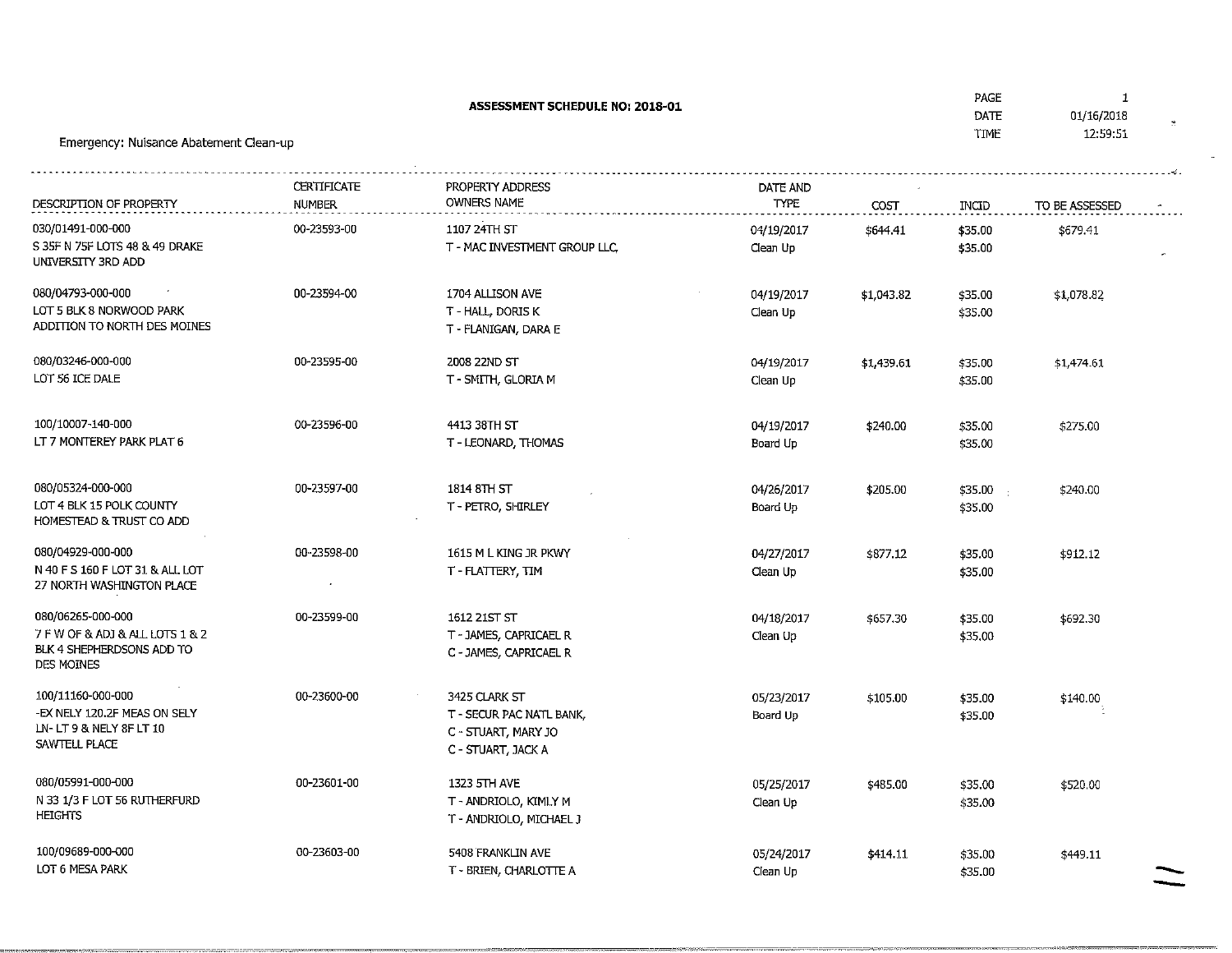| <b>ASSESSMENT SCHEDULE NO: 2018-01</b><br>Emergency: Nuisance Abatement Clean-up   |                       |                                                                                                                                |                         |                  | PAGE<br>DATE<br><b>TIME</b>       | $\overline{2}$<br>01/16/2018<br>12:59:51 |
|------------------------------------------------------------------------------------|-----------------------|--------------------------------------------------------------------------------------------------------------------------------|-------------------------|------------------|-----------------------------------|------------------------------------------|
| DESCRIPTION OF PROPERTY                                                            | CERTIFICATE<br>NUMBER | PROPERTY ADDRESS<br>OWNERS NAME                                                                                                | DATE AND<br><b>TYPE</b> |                  |                                   |                                          |
| 080/07379-000-000<br>N 30 F LOT 27 & ALL LOT 28 & S 2<br>F LOT 29 WILLIAMSON PLACE | 00-23604-00           | 1548 23RD ST<br>T - LBT IOWA 8976.<br>T - AEON FINANCIAL IOWA LLC,                                                             | 05/31/2017<br>Clean Up  | COST<br>\$858.71 | $\sf INCID$<br>\$35.00<br>\$35.00 | TO BE ASSESSED<br>\$893.71               |
| 080/02972-000-000<br>W 40 F E 80 F LOTS 13 & 14 BLK 1<br>HARLAN AND TUBBS REPLAT   | 00-23605-00           | 929 FOREST AVE<br>T - ANDREINI, JERRINE J<br>T - ANDREINI, GILBERT J<br>C - M & B SCOTT PROPERTIES LLC,<br>C - SCOTT, SUMMER L | 05/31/2017<br>Clean Up  | \$864.71         | \$35.00<br>\$35.00                | \$899.71                                 |
| 080/03504-000-000<br>LOT 45 INGLE-WOLD                                             | 00-23606-00           | 1316 JEFFERSON AVE<br>T - ANDREWS, ATHENA ADR                                                                                  | 06/05/2017<br>Clean Up  | \$706.71         | \$35.00<br>\$35.00                | \$741.71                                 |
| 030/04524-000-000<br>LOT 1 SAUCERMAN & ENGLISH ADD                                 | 00-23607-00           | 1108 13TH ST<br>T - HILL, SUSAN<br>C - HILL, SUSAN                                                                             | 06/13/2017<br>Board Up  | \$165.00         | \$35.00<br>\$35.00                | \$200.00                                 |
| 080/02979-001-000<br>LOTS 20 & 21BLK 1 HARLAN AND<br><b>TUBBS REPLAT</b>           | 00-23608-00           | 1427 10TH ST<br>T - PEREZ, DELFINA<br>C - PEREZ, DELFINA                                                                       | 06/28/2017<br>Board Up  | \$125.00         | \$35.00<br>\$35.00                | \$160.00                                 |
| 080/03903-000-000<br>LOT 5 BLK 2 LAYMANS 3RD ADD                                   | 00-23609-00           | 1318 NORTON AVE<br>T - GUARANTY BANK & TRUST COMPANY (TRUS,<br>T - DR JAMES M HAMILTON IRA,<br>C - FUNEZ, FIDEL M              | 07/05/2017<br>Clean Up  | \$2,706.73       | \$35.00<br>\$35.00                | \$2,741.73                               |
| 120/05636-000-000<br>LOTS 21 & 22 BLK 6 CORR PLT 1ST<br>ADD TO THOMAS HGTS         | 00-23610-00           | 5708 S UNION ST<br>T - MC WHERTER, PATRICIA A<br>T - MC WHERTER, PATRICIA A                                                    | 07/11/2017<br>Board Up  | \$145.00         | \$35.00<br>\$35.00                | \$180.00                                 |
| 120/05575-000-000<br>LOTS 30,31 & 32 BLK 3 CORR PLT<br>1ST ADD TO THOMAS HGTS      | 00-23611-00           | 315 DIEHL AVE<br>T - MARSH, DAVID<br>T-TAX 158,<br>C - VALE LLC,<br>C - BEHLE, BRANDON<br>A MILBOURN TAALUM                    | 07/12/2017<br>Board Up  | \$385.00         | \$35.00<br>\$35.00                | \$420.00                                 |

C - CHAPMAN/ JOSHUA M

 $\sim$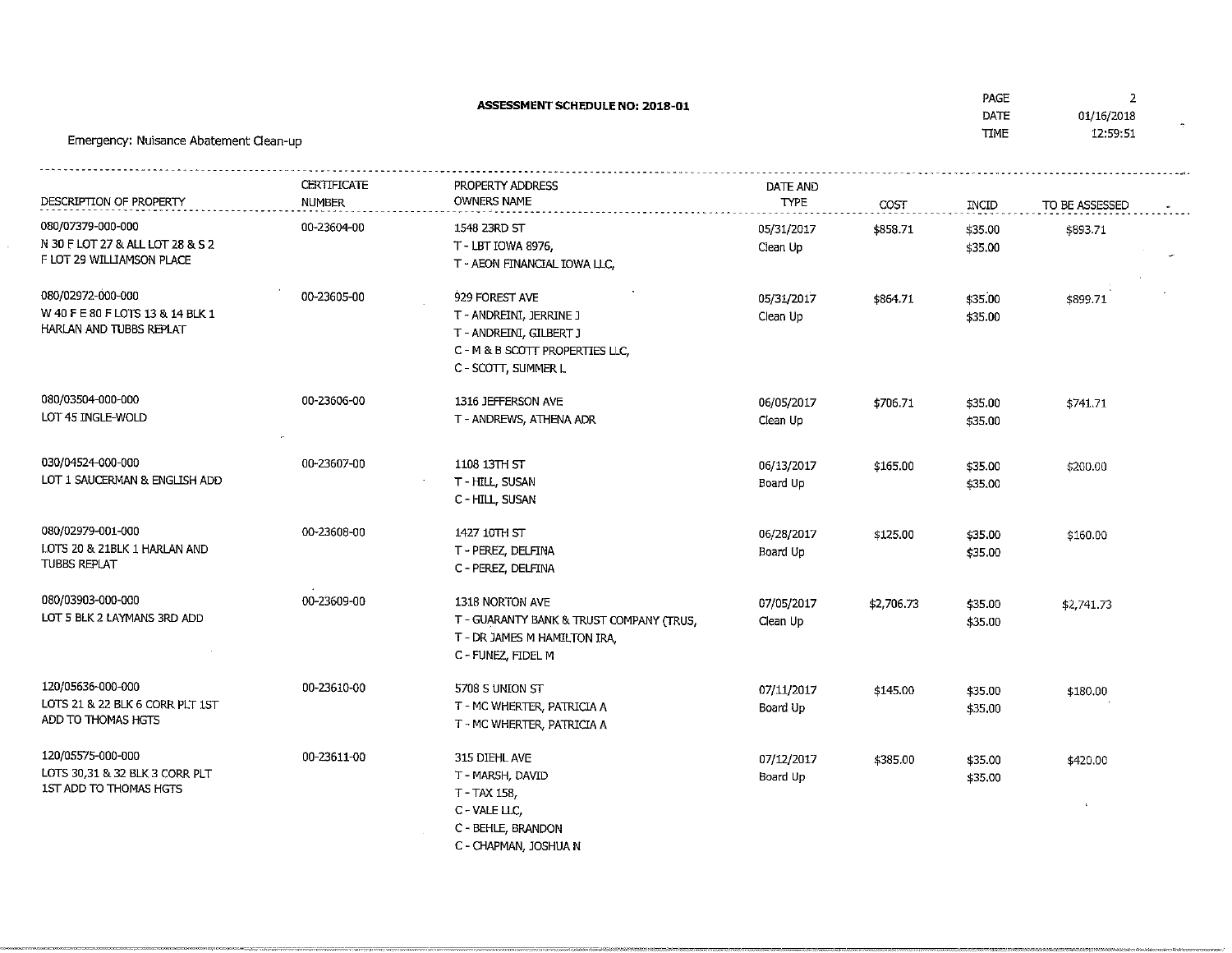ASSESSMENT SCHEDULE NO; 2018-01

 $\sim$ 

 $\sim$ 

 $\sim$ 

 $\overline{\mathbf{3}}$ 

 $\mathbf{v}$ 

| DESCRIPTION OF PROPERTY                                                             | <b>CERTIFICATE</b><br><b>NUMBER</b> | PROPERTY ADDRESS<br>OWNERS NAME                                                                    | DATE AND<br><b>TYPE</b> | COST       | INCID              | TO BE ASSESSED |
|-------------------------------------------------------------------------------------|-------------------------------------|----------------------------------------------------------------------------------------------------|-------------------------|------------|--------------------|----------------|
| 100/09677-000-000<br>LOT 23 BLK 8 MERRITT & FISCHERS<br>PARK                        | 00-23612-00                         | 1443 31ST ST<br>T - JOHNSON, CAROL<br>C - THOMPSON, JOSEPH<br>C - TAPPS, KAYLA                     | 07/19/2017<br>Board Up  | \$125.00   | \$35.00<br>\$35.00 | \$160.00       |
| 030/04524-000-000<br>LOT 1 SAUCERMAN & ENGLISH ADD                                  | 00-23613-00                         | 1108 13TH ST<br>T - HILL, SUSAN<br>C - HILL, SUSAN                                                 | 07/19/2017<br>Board Up  | \$145.00   | \$35.00<br>\$35.00 | \$180.00       |
| 080/05991-000-000<br>N 33 1/3 F LOT 56 RUTHERFURD<br><b>HEIGHTS</b>                 | 00-23614-00                         | 1323 5TH AVE<br>T - ANDRIOLO, KIMLY M<br>T - ANDRIOLO, MICHAEL J                                   | 07/17/2017<br>Board Up  | \$185.00   | \$35.00<br>\$35.00 | \$220.00       |
| 080/05155-000-000<br>LOT 19 PLEASANT PLACE                                          | 00-23615-00                         | 1803 21ST ST<br>T - VO, HUE TAN                                                                    | 07/21/2017<br>Clean Up  | \$1,165.57 | \$35.00<br>\$35.00 | \$1,200.57     |
| 080/04513-000-000<br>LOT 3 R M MOORES SUB DIV                                       | 00-23616-00                         | 1211 FOREST AVE<br>T - IMPERIAL FUNDING GROUP LLC,                                                 | 07/28/2017<br>Clean Up  | \$140.00   | \$35.00<br>\$35.00 | \$175.00       |
| 080/00677-000-000<br>W 10F LT 30 & E1/2 LT 31 CASES<br>ADDITION TO NORTH DES MOINES | 00-23617-00                         | 2112 MEEK AVE<br>T ~ LOPEZ-HERNANDEZ, MARTIN<br>T - HERNANDEZ LANDEROS, JUANA M                    | 07/31/2017<br>Clean Up  | \$125.00   | \$35.00<br>\$35.00 | \$160.00       |
| 010/01970-010-000<br>LOT 10 FLEETWOOD ACRES PLAT<br>$\mathbf{2}$                    | 00-23618-00                         | 3303 LINWORTH LN<br>T - YACOUB, MARLENE                                                            | 07/27/2017<br>Clean Up  | \$193.00   | \$35.00<br>\$35.00 | \$228.00       |
| 100/10007-140-000<br>LT 7 MONTEREY PARK PLAT 6                                      | 00-23619-00                         | 4413 38TH ST<br>T - LEONARD, THOMAS                                                                | 07/27/2017<br>Clean Up  | \$250.00   | \$35.00<br>\$35.00 | \$285.00       |
| 010/00766-000-000<br>W 41F LOT 379 1ST PLAT OF<br><b>CLIFTON HGTS</b>               | 00-23620-00                         | 822 OLINDA AVE<br>T-ELINGS, TJ                                                                     | 03/03/2017<br>Clean Up  | \$540.00   | \$35.00<br>\$35.00 | \$575.00       |
| 120/04000-000-000<br>LOT 6 RAINBOW PLACE                                            | 00-23621-00                         | 421 E LELAND AVE<br>T - CEBALLOS SANTOS, MARIA J<br>C - AVILA, JOHUNVA Y<br>C - CEBALLAS, VICTOR A | 07/27/2017<br>Impound   | \$125.00   | \$35.00<br>\$35.00 | \$160.00       |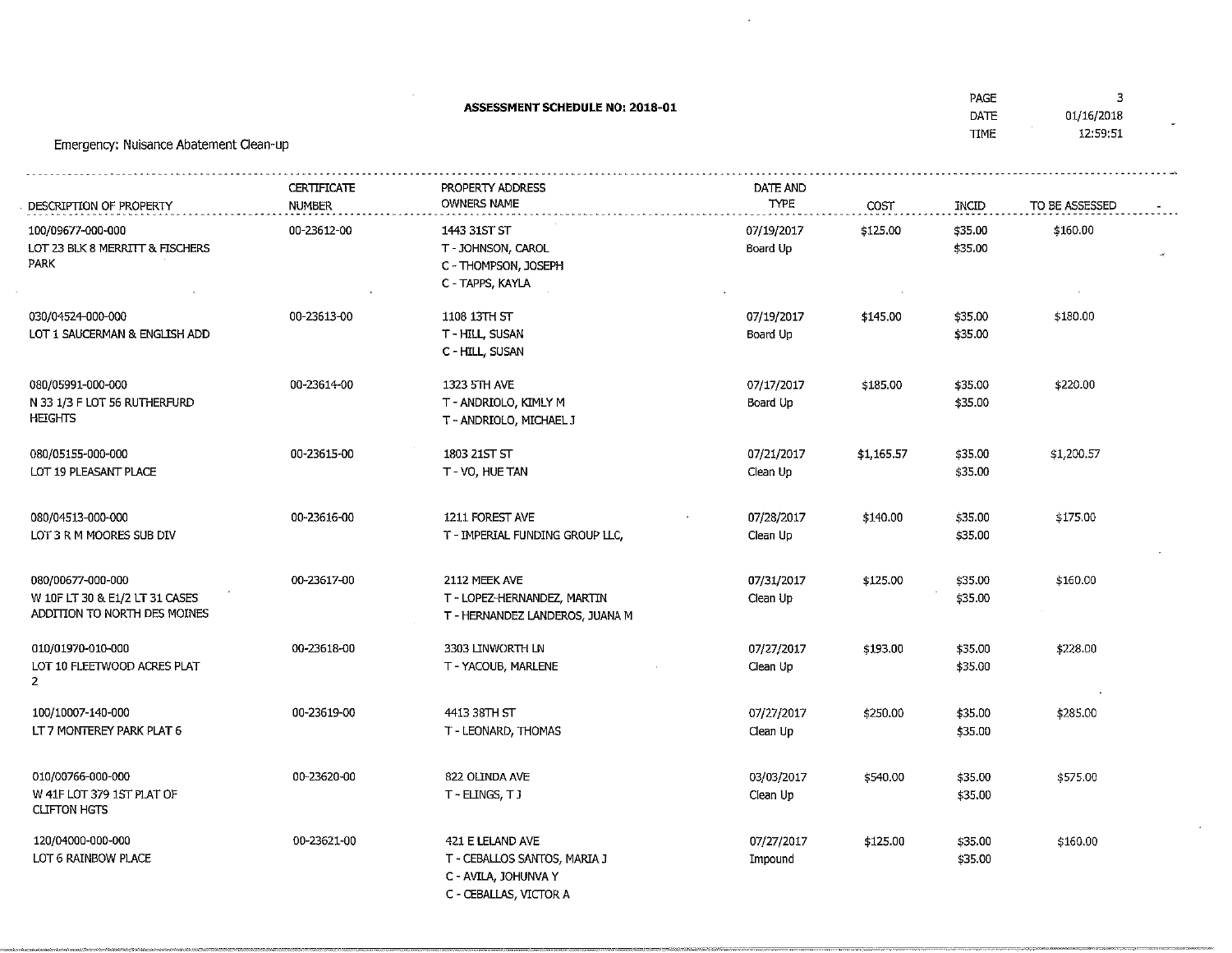|                                                                                                                                         |                       | ASSESSMENT SCHEDULE NO: 2018-01                                                                         |                         |            | PAGE<br>DATE<br><b>TIME</b> | 4<br>01/16/2018 |
|-----------------------------------------------------------------------------------------------------------------------------------------|-----------------------|---------------------------------------------------------------------------------------------------------|-------------------------|------------|-----------------------------|-----------------|
| Emergency: Nuisance Abatement Clean-up                                                                                                  |                       |                                                                                                         |                         |            |                             | 12:59:51        |
| DESCRIPTION OF PROPERTY                                                                                                                 | CERTIFICATE<br>NUMBER | PROPERTY ADDRESS<br><b>OWNERS NAME</b>                                                                  | DATE AND<br><b>TYPE</b> | COST       | INCID                       | TO BE ASSESSED  |
| 080/05473-000-000<br>LOT 19 CORRECTED PLAT 2ND<br>PLAT PROSPECT PARK                                                                    | 00-23622-00           | 1915 9TH ST<br>T - WILLIAMS, CAROL J<br>T - WILLIAMS, CAROL J                                           | 07/27/2017<br>Board Up  | \$225.00   | \$35.00<br>\$35.00          | \$260.00        |
| 030/03671-000-000<br>LOTS 13 & 14 MYERLYS ADDITION                                                                                      | 00-23623-00           | 1116 17TH ST<br>T - HOGUE, KAREN<br>C - RETH, PAL                                                       | 08/08/2017<br>Clean Up  | \$607.70   | \$35.00<br>\$35.00          | \$642.70        |
| 120/01419-001-001<br>-EX BEG NE COR THN S 57.33F NW<br>35.69F NW 25.46F E 16.98F TO<br>POB- & -EX S130F- LOT 47 FARR<br><b>ADDITION</b> | 00-23624-00           | 100 MCKINLEY AVE<br>T - ERNST, PHYLLIS J<br>T - ERNST, JONI E<br>T - ERNST, DALE F                      | 08/07/2017<br>Clean Up  | \$1,038.41 | \$35.00<br>\$35.00          | \$1,073.41      |
| 080/00133-000-000<br>LOT 8 ARENA ADDITION                                                                                               | 00-23625-00           | 1917 MONDAMIN AVE<br>T - ACOSTA, ANGELICA L<br>T - FRIAS GARZA, JOSE A<br>C - QUINONES VELAZQUEZ, ADELA | 08/09/2017<br>Clean Up  | \$798.70   | \$35.00<br>\$35.00          | \$833.70        |
| 030/00799-000-000<br>LOT 14 COGGESHALL & HUNTS<br><b>ADD</b>                                                                            | 00-23626-00           | 1155 ENOS AVE<br>T - SOMMERVILLE, ARLANDO L<br>T - SOMMERVILLE, ABRAHAM D                               | 08/11/2017<br>Clean Up  | \$934.41   | \$35.00<br>\$35.00          | \$969.41        |
| 030/04527-000-000<br>W 9 FT LOT 3 & E 1/2 LOT 4<br>SAUCERMAN & ENGLISH ADD                                                              | 00-23627-00           | 1311 LAUREL ST<br>T - AEON FINANCIAL LLC 125,<br>T - DRS INVESTMENTS LLC,                               | 08/14/2017<br>Board Up  | \$745.00   | \$35.00<br>\$35.00          | \$780.00        |
| 080/05473-000-000<br>LOT 19 CORRECTED PLAT 2ND<br>PLAT PROSPECT PARK                                                                    | 00-23628-00           | 1915 9TH ST<br>T - WILLIAMS, CAROL J<br>T - WILLIAMS, CAROL J                                           | 08/15/2017<br>Board Up  | \$105.00   | \$35.00<br>\$35.00          | \$140.00        |
| 050/02102-001-000<br>7F E & ADJ & LT 29 BLK H<br>HARTLEYS ADD TO GRANT PARK                                                             | 00-23629-00           | 107 E 29TH ST<br>T - ALLBEE, DARCY A<br>T - PRAY, JOHN E<br>T - PRAY, AARON M                           | 08/09/2017<br>Clean Up  | \$1,242.19 | \$35.00<br>\$35.00          | \$1,277.19      |

 $\sim 10^7$ 

 $\sim 100$  km s  $^{-1}$ 

 $\sim$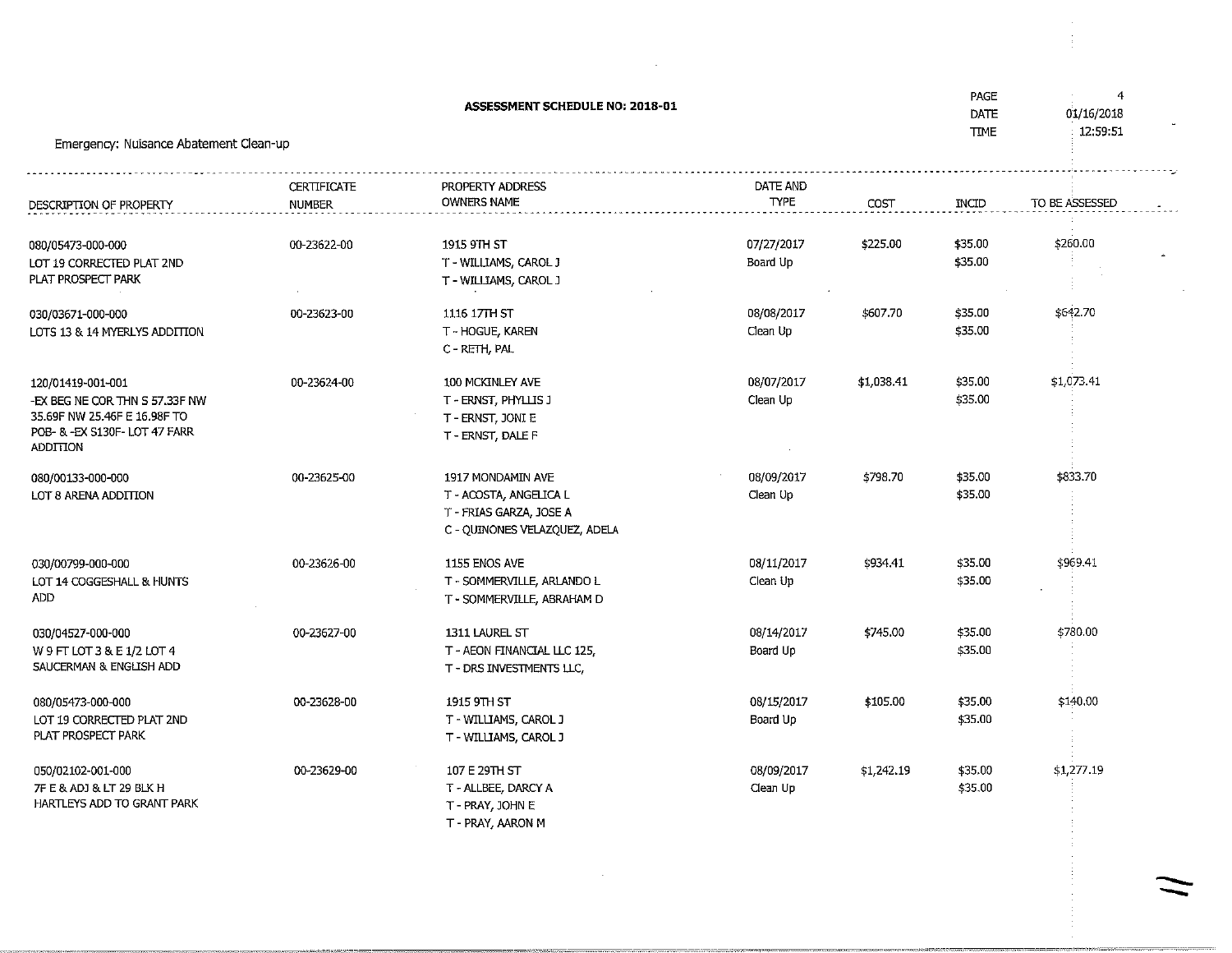ASSESSMENT SCHEDULE NO: 2018-01

 $\sqrt{5}$ 

| Emergency: Nuisance Abatement Clean-up                                       |                              |                                                                                                                       |                         |            | DAIL<br><b>TIME</b> | 01/16/2018<br>12:59:51 |
|------------------------------------------------------------------------------|------------------------------|-----------------------------------------------------------------------------------------------------------------------|-------------------------|------------|---------------------|------------------------|
| DESCRIPTION OF PROPERTY                                                      | CERTIFICATE<br><b>NUMBER</b> | PROPERTY ADDRESS<br><b>OWNERS NAME</b>                                                                                | DATE AND<br><b>TYPE</b> | COST       | INCID               | TO BE ASSESSED         |
| 110/01301-000-000<br>E 47 F W 97 F LOTS 130-131 &<br><b>132 CAPITAL PARK</b> | 00-23630-00                  | 1104 GARFIELD AVE<br>T - LAS 2004 REV TRUST,<br>T - LRR 2004 REV TRUST,<br>C - COX, CAROL S<br>C - O'DANIELS, JAMES E | 09/14/2017<br>Clean Up  | \$963.11   | \$35.00<br>\$35.00  | \$998.11               |
| 050/00207-000-000<br>LOT 10 CENTRAL PARK                                     | 00-23631-00                  | 2409 E GRAND AVE<br>T - HOOK, JAMES                                                                                   | 09/26/2017<br>Board Up  | \$285.00   | \$35.00<br>\$35.00  | \$320.00               |
| 070/03815-000-000<br>LOT 21 BLK 6 NORTH OAK PARK                             | 00-23632-00                  | 3933 11TH ST<br>T - STEWART, PATRICK W<br>T-ALLEN, JOHN D                                                             | 09/28/2017<br>Clean Up  | \$1,498.77 | \$35.00<br>\$35.00  | \$1,533.77             |
| 050/00781-000-000<br>LOT 4 BLK 4 ELBERT & YORKS<br>ADDITION                  | 00-23633-00                  | 2943 CAPITOL AVE<br>T - METROPOLITAN LIFE INSURANCE COMPANY,                                                          | 09/27/2017<br>Board Up  | \$105.00   | \$35.00<br>\$35.00  | \$140.00               |
| 040/02474-000-000<br>LOT 17 GOVERNORS SQUARE                                 | 00-23634-00                  | 1438 DEAN AVE<br>T - DE LEON, DEENA H                                                                                 | 10/03/2017<br>Clean Up  | \$280.37   | \$35.00<br>\$35.00  | \$315.37               |
| 070/02873-000-000<br>LOT 255 MANNS 2ND ADD TO<br><b>LAKE PARK</b>            | 00-23635-00                  | 3135 7TH ST<br>T - SHERIDAN, THOMAS R                                                                                 | 10/06/2017<br>Board Up  | \$425.00   | \$35.00<br>\$35.00  | \$460.00               |
| 070/00274-000-000<br>LOT 10 BLK 13 PLAT 1 AUBURN<br><b>HEIGHTS</b>           | 00-23636-00                  | 3208 1ST ST<br>T - HI 52 LC,<br>T-THORNTON, LORI                                                                      | 10/11/2017<br>Clean Up  | \$7,322.71 | \$35.00<br>\$35,00  | \$7,357.71             |
| 070/03507-000-000<br>LOT 8 BLK 7 NORTHEAST<br><b>HIGHLAND PARK</b>           | 00-23637-00                  | 4129 OXFORD ST<br>T - WILLIAMS, JEANNIE<br>T - CONSTABLE, KIM                                                         | 10/11/2017<br>Clean Up  | \$913.39   | \$35.00<br>\$35.00  | \$948.39               |
| 050/01082-001-000<br>LOTS 2 & 3 BLK 10 ESHBAUGH &<br><b>WESTS ADDITION</b>   | 00-23638-00                  | 2715 RACCOON ST<br>T - CRISPEN, MARY F<br>T - CRISPEN, RUSSELL G                                                      | 10/17/2017<br>Clean Up  | \$1,006.30 | \$35.00<br>\$35.00  | \$1,041.30             |
| 070/04745-000-000<br>LOT 8 ROENA                                             | 00-23639-00                  | 3928 OXFORD ST<br>T - HALL, JOHNNIE L                                                                                 | 10/19/2017<br>Clean Up  | \$1,492.79 | \$35.00<br>\$35.00  | \$1,527.79             |

 $\sim$ 

Clean Up

 T - HALL, JOHNNIE LC - HILBRAND, RALPH J

 $\sim$   $\mu$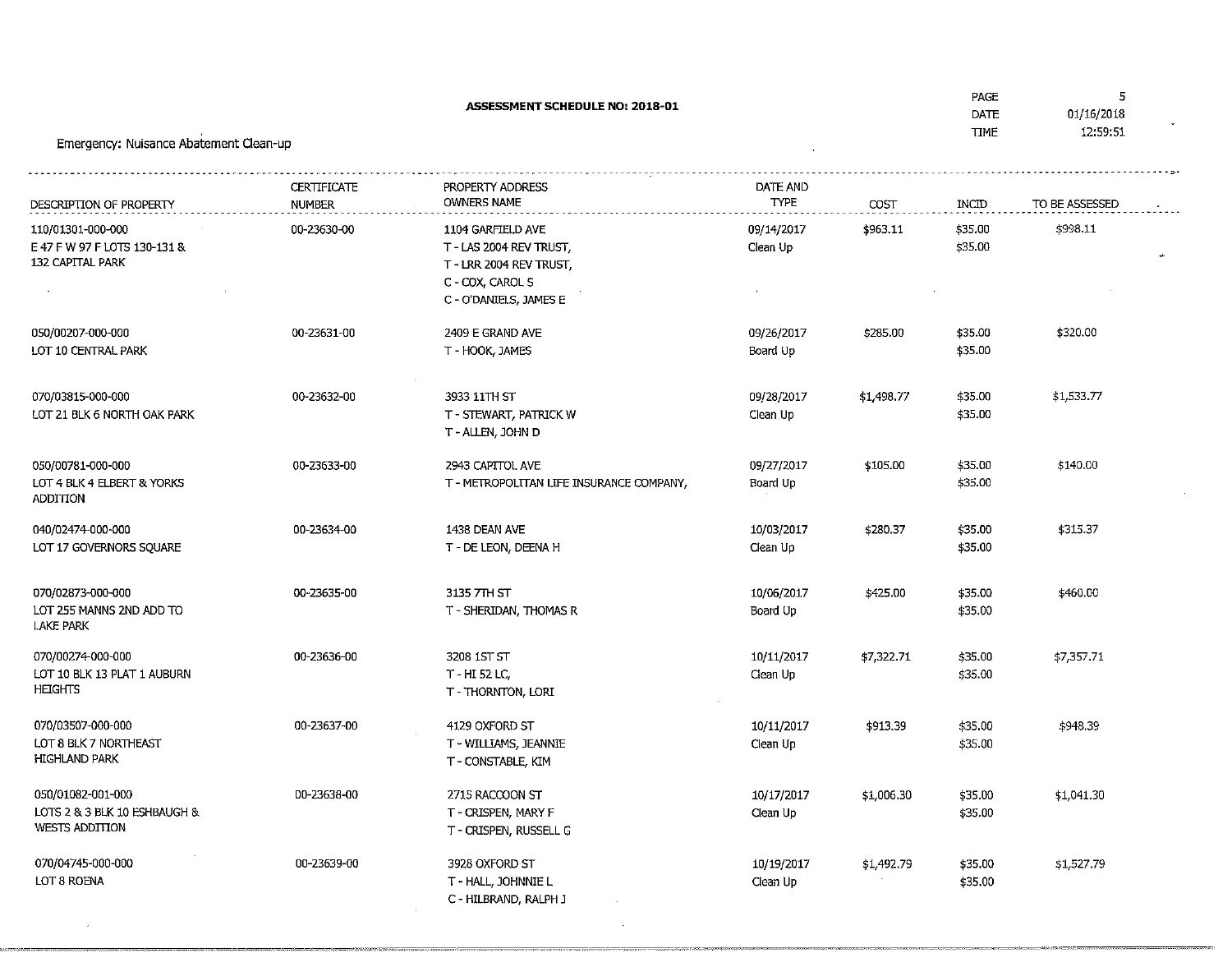ASSESSMENT SCHEDULE NO; 2018-01

 $\bar{z}$ 

 DATETtME

## Emergency: Nuisance Abatement Clean-up

| DESCRIPTION OF PROPERTY                                                          | <b>CERTIFICATE</b><br><b>NUMBER</b> | PROPERTY ADDRESS<br><b>OWNERS NAME</b>                                              | DATE AND<br><b>TYPE</b> | COST       | INCID              | TO BE ASSESSED |
|----------------------------------------------------------------------------------|-------------------------------------|-------------------------------------------------------------------------------------|-------------------------|------------|--------------------|----------------|
| 060/00058-000-000<br>LOT 1 AMES PLACE                                            | 00-23640-00                         | 2706 E MADISON AVE<br>T - CARSON, KEITH A<br>T - CARSON, TINA E                     | 10/20/2017<br>Clean Up  | \$233.81   | \$35.00<br>\$35.00 | \$268.81       |
| 040/05830-000-000<br>W 90 FT S 140 FT LOT 3 BLK 71<br>STEWARTS ADDITION          | 00-23641-00                         | 1746 WALKER ST<br>T - MILLER, ROBERT L<br>T - MILLER, JANICE L                      | 10/20/2017<br>Board Up  | \$85.00    | \$35.00<br>\$35.00 | \$120.00       |
| 050/00781-000-000<br>LOT 4 BLK 4 ELBERT & YORKS<br>ADDITION                      | 00-23642-00                         | 2943 CAPITOL AVE<br>T - METROPOLITAN LIFE INSURANCE COMPANY,                        | 10/19/2017<br>Board Up  | \$105.00   | \$35.00<br>\$35.00 | \$140.00       |
| 040/02474-000-000<br>LOT 17 GOVERNORS SQUARE                                     | 00-23643-00                         | 1438 DEAN AVE<br>T - DE LEON, DEENA H                                               | 10/20/2017<br>Board Up  | \$185.00   | \$35.00<br>\$35.00 | \$220.00       |
| 060/00657-000-000<br>W 300F LOT 93 BROADACRE                                     | 00-23644-00                         | 1302 WILLIAMS ST<br>T-RIDLEY, ALLEN R<br>T - YOUNG, JUDITH A<br>T - YOUNG, JUDITH A | 10/26/2017<br>Clean Up  | \$1,627.29 | \$35.00<br>\$35.00 | \$1,662.29     |
| 110/01781-000-000<br>LOT 73 DE MOTTES ADDITION                                   | 00-23645-00                         | 2103 YORK ST<br>T - BIDDLE, JAMES R                                                 | 10/30/2017<br>Clean Up  | \$131.81   | \$35.00<br>\$35.00 | \$166.81       |
| 050/00155-000-000<br>LOT 14 BLK 7 BREWER &<br>COMPANYS ADDITION TO GRANT<br>PARK | 00-23646-00                         | 2610 DEAN AVE<br>T - WILSON, KENNETH N                                              | 10/20/2017<br>Clean Up  | \$3,662.05 | \$35.00<br>\$35.00 | \$3,697.05     |
| 060/01069-000-000<br>LOT 88 DELAWARE PLACE                                       | 00-23647-00                         | 1522 E 21ST ST<br>T - FREE, JERRY B<br>T - FREE, CYNTHIA A                          | 10/30/2017<br>Clean Up  | \$494.64   | \$35.00<br>\$35.00 | \$529,64       |
| 070/00575-000-000<br>N 40F E 85.75F LT 12 BLK 25<br>AUBURN HEIGHTS PLT 1         | 00-23648-00                         | 3006 CORNELL ST<br>T - SEAMAN, NEILA J                                              | 10/31/2017<br>Clean Up  | \$1,825.45 | \$35.00<br>\$35.00 | \$1,860.45     |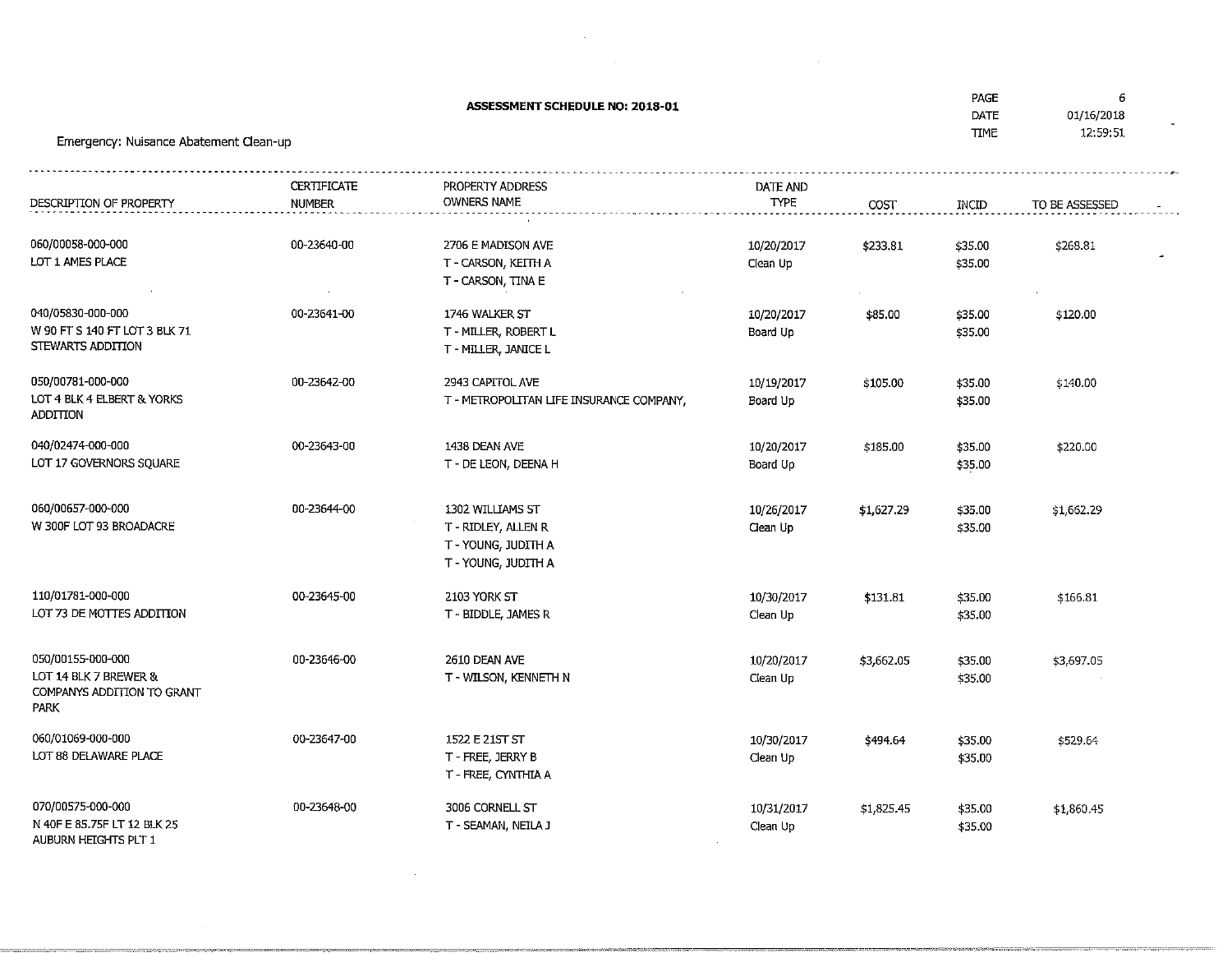ASSESSMENT SCHEDULE NO: 2018-01 01/16/2018 DATE 12:59:51 TIMEEmergency: Nuisance Abatement Clean-up-------------------------------**CERTIFICATE** PROPERTY ADDRESSDATE ANDOWNERS NAMEDESCRIPTION OF PROPERTY NUMBERTYPE**COST** INCTDTO BE ASSESSED 00-23649-00080/05991-000-0001323 FTH AVE \$35.0008/11/2017\$1,078.76\$1,113.76 N 33 1/3 F LOT 56 RUTHERFURDClean Up \$35.00 T - ANDRJOLO/ KIMLY MHEIGHTS T - ANDRIOLO/ MIChiAEL J030/0452+000-00000-23650-001108 13TH ST08/16/2017\$855.06\$35.00\$890.06Clean Up LOT 1 5AUCERMAN & ENGLISH ADD \$35.00 T-HILL, SUSAN C - HILL, SUSAN080/01873-000-00000-23651-001415 UNIVERSITY AVE 08/17/2017\$3/149.92\$35.00\$3,184.92 -EX S 2 F- LOT 8 FERRELL PLACECiean Up \$35.00T - PHAROHE ENTERPRISES INTL LLC, 040/01618-000-00000-23652-001012 SE 10TH ST08/18/2017\$1,406.46\$35.00\$1/441.46 N 40 F LOT 7 BLK 73 TOWN OF DEClean Up \$35.00 T-HOWE,JOYCEAMOINE T - MOLL, AR7IE E120/00195-000-00000-23653-00720 MAXWELTON DR08/23/2017\$155.00\$35.00\$190.00-EX E 75.75 F- N 154.5 F LT 18 B Impound \$35.00 T - ROACH, SHIRLEY MPARKS PLACE040/01618-000-00000-23654-001012 SE 10TH ST 08/22/2017\$145.00\$35.00\$180.00 N 40 F LOT 7 BLK 73 TOWN OF DEBoard Up \$35.00 T-HOWE,JOYCEAMOINET - MOLL, ARTIE E 040/01525-000-00000-23655-00808 SE 10TH ST 08/22/2017\$105.00\$35.00\$140.00 S 1/2 LOT 9 BLK 62 TOWN OF DEBoard Up T-LBTIOWA4069/ \$35.00MOINET-79TCFBANK,080/05155-000-00000-23656-001803 21ST SY08/23/2017\$145.00\$35.00\$180.00 LOT 19 PLEASANT PLACEBoard Up \$35.00 T-VO,HUETAM010/04487-000-00000-23657-00110 E ROSE AVE08/24/2017\$1/796.95\$35.00\$1,831.95 LOT 40 SMITHS ACRESClean Up \$35.00T-SANFORD, MAX L 120/01462-000-00000-23658-00408 TTTUS AVE08/23/2017\$145.00\$35.00\$180.00LOT 26 FARR ADDITION PLAT 2 Board Up \$35.00T-SMITH, LOREITAE

PAGE

7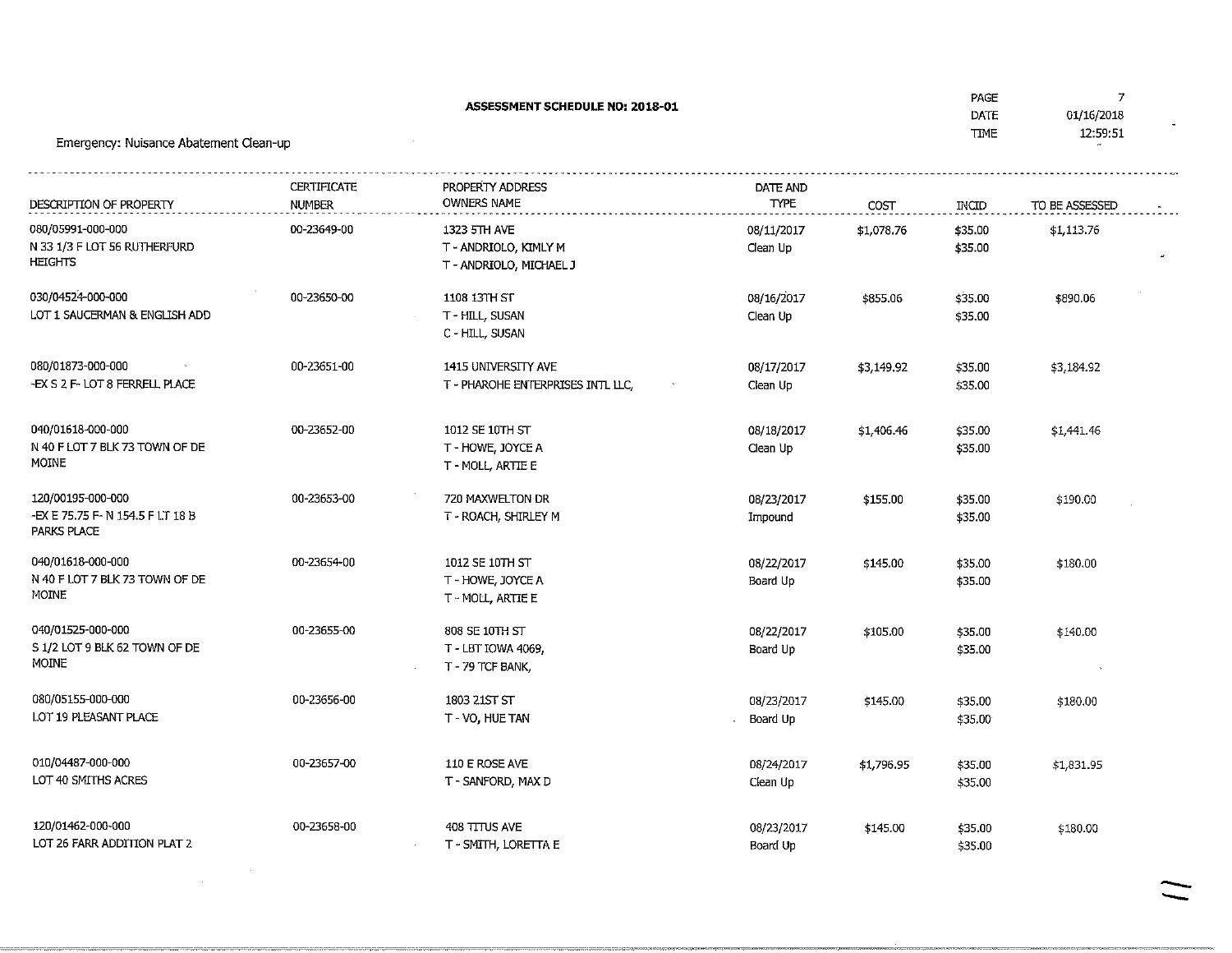| Emergency: Nuisance Abatement Clean-up                                                                                                                                                                                                                            |                                     | <b>ASSESSMENT SCHEDULE NO: 2018-01</b>                                                                        |                         |            | PAGE<br>DATE<br><b>TIME</b> | 8<br>01/16/2018<br>12:59:51 |
|-------------------------------------------------------------------------------------------------------------------------------------------------------------------------------------------------------------------------------------------------------------------|-------------------------------------|---------------------------------------------------------------------------------------------------------------|-------------------------|------------|-----------------------------|-----------------------------|
| DESCRIPTION OF PROPERTY                                                                                                                                                                                                                                           | <b>CERTIFICATE</b><br><b>NUMBER</b> | PROPERTY ADDRESS<br><b>OWNERS NAME</b>                                                                        | DATE AND<br><b>TYPE</b> | COST       | <b>INCID</b>                | TO BE ASSESSED              |
| 080/05193-000-000<br>LOT 10 & N 50F LOT 11 BLK 3<br>POLK COUNTY HOMESTEAD &<br>TRUST CO ADD                                                                                                                                                                       | 00-23659-00                         | 1623 6TH AVE<br>T - UNIFIED PROPERTIES LLC,                                                                   | 08/25/2017<br>Clean Up  | \$1,919.81 | \$35.00<br>\$35.00          | \$1,954.81                  |
| 080/06487-000-000<br>LOT 20 STALFORDS 1ST ADD TO<br>NORTH DES MOINES                                                                                                                                                                                              | 00-23660-00                         | 1419 17TH ST<br>T - SMALL, LESTER                                                                             | 08/28/2017<br>Clean Up  | \$856.78   | \$35.00<br>\$35.00          | \$891.78                    |
| 090/05152-000-000<br>E 40 LT 76 & S 40F E40F LT 75<br>MIDDLESEX PLAT NO 2                                                                                                                                                                                         | 00-23661-00                         | 3215 WOODLAND AVE<br>T - MCKAY, GEORGE<br>T - MC KAY, GERALDINE                                               | 08/28/2017<br>Clean Up  | \$447.47   | \$35.00<br>\$35.00          | \$482.47                    |
| 080/07348-001-001<br>N 44F LOTS 1,2,3 & 4 & ALL LOTS.<br>5 & 6 BLK 1 & VAC E/W ALLEY LYG<br>N & ADJ LTS 1 THRU 8 & LYG N &<br>ADJ E 10F LT 9 BLK 1<br>SHEPHERDSONS ADD TO DES<br>MOINES; AND -EX ST- S 50F LOTS<br>29 & 30 WILLIAMS 3RD ADDITION<br>TO DES MOINES | 00-23662-00                         | 1626 MARTIN LUTHER KING JR PKWY<br>T - HEWS, FREDERICK R                                                      | 08/31/2017<br>Clean Up  | \$703.28   | \$35.00<br>\$35.00          | \$738.28                    |
| 080/05473-000-000<br>LOT 19 CORRECTED PLAT 2ND<br>PLAT PROSPECT PARK                                                                                                                                                                                              | 00-23663-00                         | 1915 9TH ST<br>T - WILLIAMS, CAROL J<br>T - WILLIAMS, CAROL J                                                 | 08/31/2017<br>Clean Up  | \$585.44   | \$35.00<br>\$35.00          | \$620.44                    |
| 100/09675-000-000<br>LOT 21 BLK 8 MERRITT & FISCHERS<br><b>PARK</b>                                                                                                                                                                                               | 00-23664-00                         | 1435 31ST ST<br>T - SHEELER, ROBERT D<br>T - SHEELER, ROBERT D<br>C - SHEELER, AMY E<br>C - SHEELER, ROBERT D | 08/31/2017<br>Clean Up  | \$687.28   | \$35.00<br>\$35.00          | \$722.28                    |
| 120/03883-001-000<br>LTS 17, 18, 19 & 20 PORTER<br><b>PLACE</b>                                                                                                                                                                                                   | 00-23665-00                         | 6207 SW 2ND ST<br>T - BURGETT, TOM<br>T - BURGETT, BRADLEY J                                                  | 08/23/2017<br>Clean Up  | \$2,099.52 | \$35.00<br>\$35.00          | \$2,134.52                  |
| 120/05636-000-000<br>LOTS 21 & 22 BLK 6 CORR PLT 1ST<br>ADD TO THOMAS HGTS                                                                                                                                                                                        | 00-23666-00                         | 5708 S UNION ST<br>T - MC WHERTER, PATRICIA A<br>T - MC WHERTER, PATRICIA A                                   | 09/08/2017<br>Clean Up  | \$1,321.76 | \$35.00<br>\$35.00          | \$1,356.76                  |

 $\mathcal{L}^{\pm}$ 

 $\frac{1}{\sqrt{2}}\sum_{i=1}^{N} \frac{1}{\sqrt{2}}\left(\frac{1}{\sqrt{2}}\right)^2$ 

 $\mathcal{L}^{\mathcal{L}}(\mathcal{L}^{\mathcal{L}})$  and  $\mathcal{L}^{\mathcal{L}}(\mathcal{L}^{\mathcal{L}})$  .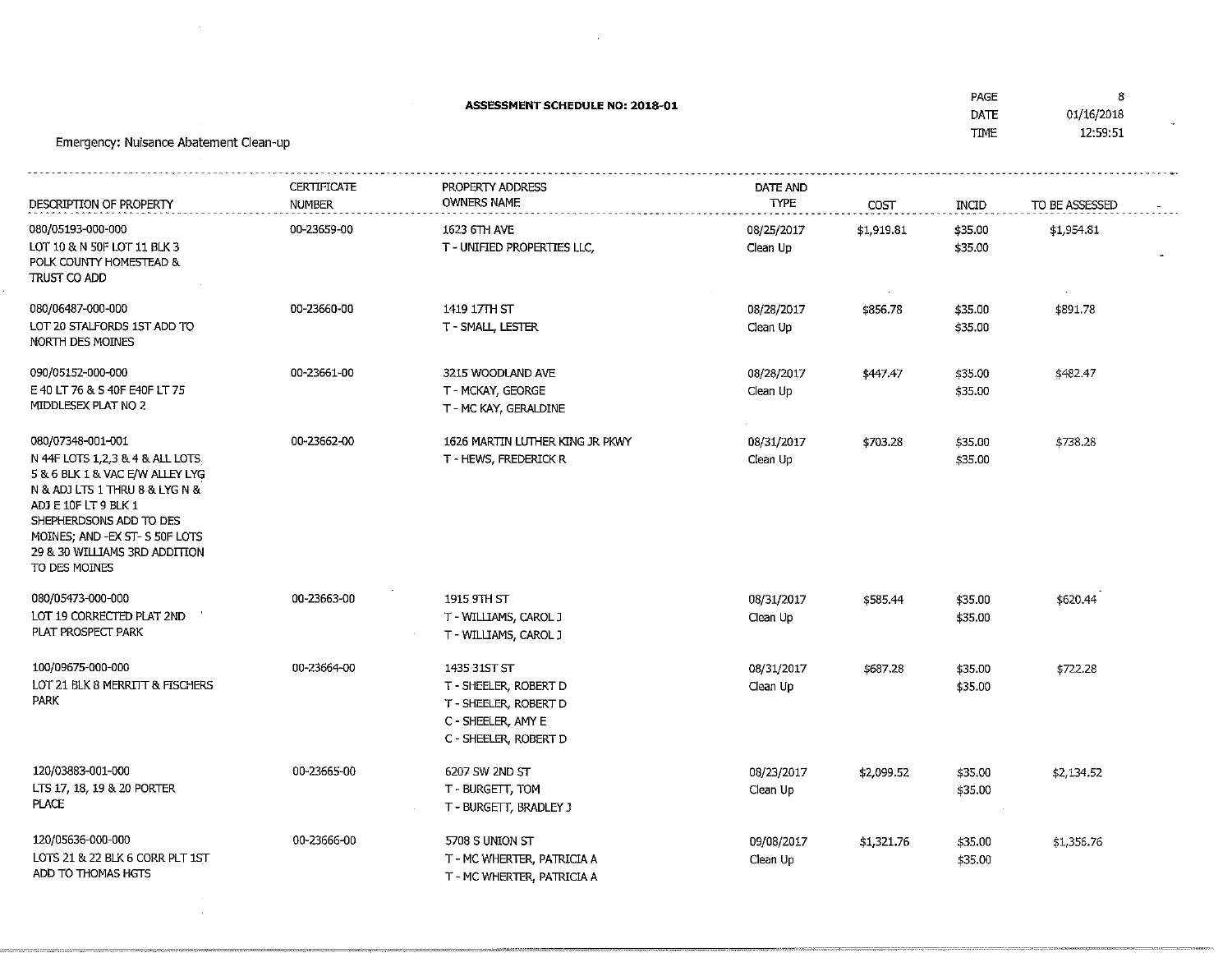| <b>ASSESSMENT SCHEDULE NO: 2018-01</b><br>Emergency: Nuisance Abatement Clean-up        |                                     |                                                                                                             |                         |             | PAGE<br>DATE<br><b>TIME</b> | 9<br>01/16/2018<br>12:59:51 |
|-----------------------------------------------------------------------------------------|-------------------------------------|-------------------------------------------------------------------------------------------------------------|-------------------------|-------------|-----------------------------|-----------------------------|
|                                                                                         |                                     |                                                                                                             |                         |             |                             |                             |
| DESCRIPTION OF PROPERTY                                                                 | <b>CERTIFICATE</b><br><b>NUMBER</b> | PROPERTY ADDRESS<br><b>OWNERS NAME</b>                                                                      | DATE AND<br><b>TYPE</b> | COST        | INCID                       | TO BE ASSESSED              |
| 080/06615-002-000<br>10F S & ADJ & S 22F LOTS 1 & 2<br>BLK B THOMPSONS SUB DIV          | 00-23667-00                         | 1442 8TH ST<br>T - MOORING TAX ASSET GROUP XILLC,                                                           | 09/13/2017<br>Clean Up  | \$741.66    | \$35.00<br>\$35.00          | \$776.66                    |
| 010/04487-000-000<br>LOT 40 SMITHS ACRES                                                | 00-23668-00                         | 110 E ROSE AVE<br>T - SANFORD, MAX D                                                                        | 09/15/2017<br>Board Up  | \$325.00    | \$35.00<br>\$35.00          | \$360.00                    |
| 080/04504-000-000<br>LOT 8 MONDAMIN PLACE                                               | 00-23669-00                         | 1315 MONDAMIN AVE<br>T - OAK PARK INVESTMENTS PARTNERSHIP XX,<br>T - TAMARIZ, PAUL<br>C - IMPROVED HOUSING, | 09/13/2017<br>Clean Up  | \$718.66    | \$35.00<br>\$35.00          | \$753.66                    |
| 080/00331-000-000<br>LOT 30 BATES ADDITION                                              | 00-23670-00                         | 1530 4TH ST<br>T - AGUILAR, JOSECITO V                                                                      | 09/27/2017<br>Board Up  | \$925.00    | \$35.00<br>\$35.00          | \$960.00                    |
| 100/09741-000-000<br>LOT 58 MESA PARK                                                   | 00-23671-00                         | 1719 MERLE HAY RD<br>T - RAPER, RYAN<br>T - ELLIOTT, CHRISTINA                                              | Board Up                | \$385.00    | \$35.00<br>\$35.00          | \$420.00                    |
| 080/05017-000-000<br>8 F E OF & ADJ & ALL LOT 21<br>OAKLAND                             | 00-23672-00                         | 1639 OAKLAND AVE<br>T - RAMIREZ, MANUEL                                                                     | 10/06/2017<br>Board Up  | \$625.00    | \$35.00<br>\$35.00          | \$660.00                    |
| 030/03788-000-000<br>LOT 7 BLK 2 NORTHWESTERN<br><b>HEIGHTS</b>                         | 00-23673-00                         | 1172 14TH ST<br>T - BRAGG, VERNICE<br>T - COX, VIDA                                                         | 10/05/2017<br>Board Up  | \$145.00    | \$35.00<br>\$35.00          | \$180.00                    |
| 080/01790-001-000<br>S 160F W 133.26F LT 7 EUCLID<br><b>HEIGHTS</b>                     | 00-23674-00                         | 2819 EUCLID AVE<br>T - WEI, NYAKOUTH<br>T - GATWAS, LONY                                                    | 10/03/2017<br>Board Up  | \$625.00    | \$35.00<br>\$35.00          | \$660.00                    |
| 100/04114-000-000<br>1/2 VAC ALLEY LYNG W & S OF &<br>ADJ TO & N 44 F LT 8 & S 3 F LT 7 | 00-23675-00                         | 1418 34TH ST<br>T - END OF THE ROAD LLC,                                                                    | 02/22/2017<br>Clean Up  | \$77,790.99 | \$35.00<br>\$35.00          | \$77,825.99                 |

C W DOMBACKS SUB DT/

.<br>Contractors communications in the contract

 $\sim$   $\sim$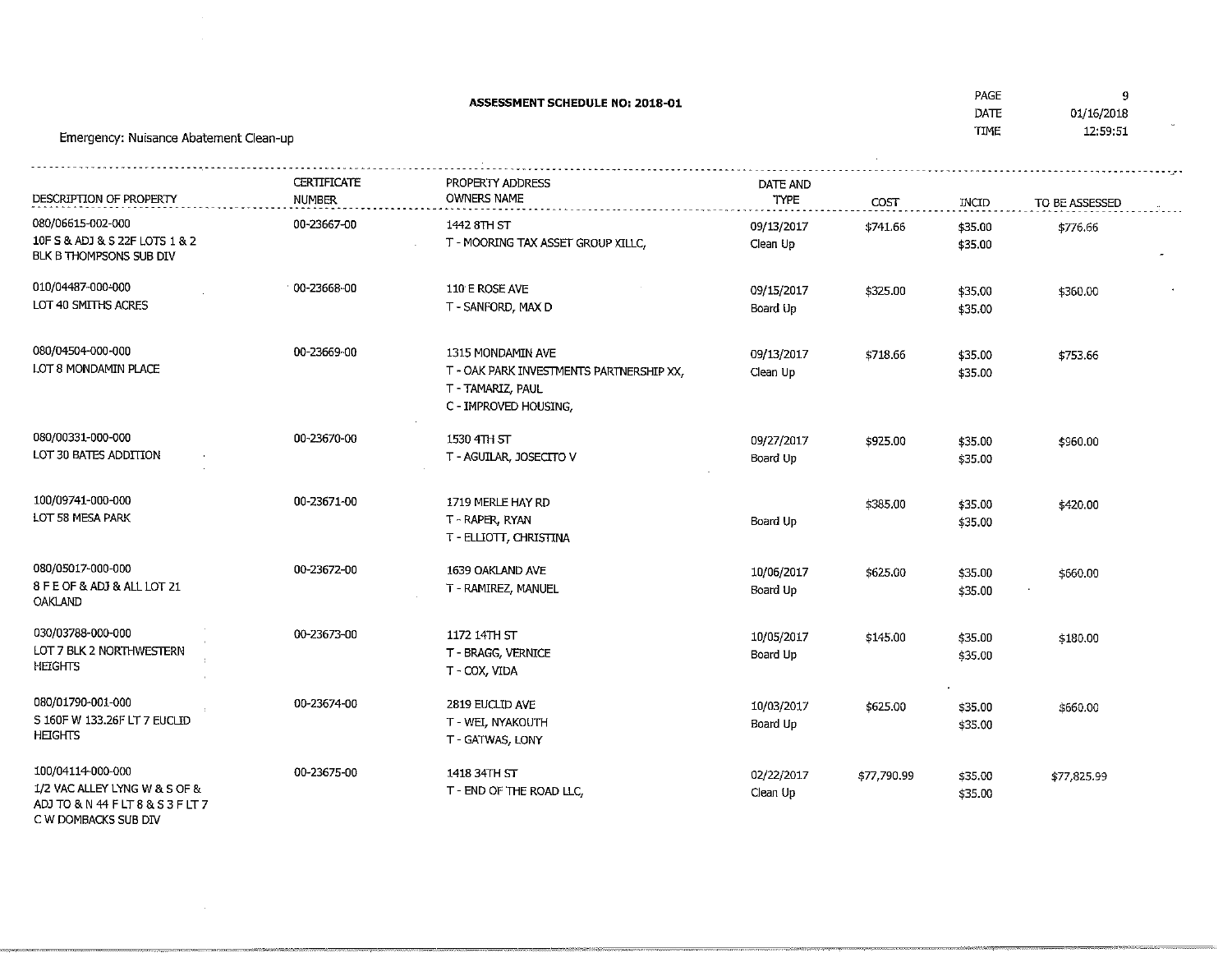| ASSESSMENT SCHEDULE NO: 2018-01<br>Emergency: Nuisance Abatement Clean-up |                                     |                                                                                                                      |                         |            | PAGE<br>DATE<br><b>TIME</b> | 10<br>01/16/2018<br>12:59:51 |  |
|---------------------------------------------------------------------------|-------------------------------------|----------------------------------------------------------------------------------------------------------------------|-------------------------|------------|-----------------------------|------------------------------|--|
| DESCRIPTION OF PROPERTY                                                   | <b>CERTIFICATE</b><br><b>NUMBER</b> | PROPERTY ADDRESS<br><b>OWNERS NAME</b>                                                                               | DATE AND<br><b>TYPE</b> | COST       | INCID                       | TO BE ASSESSED               |  |
| 010/00093-000-000<br>W 1/2 LTS 1,2,3,4 BLK 2<br>BECKWITHS SUB-DIV         | 00-23676-00                         | 613 PIONEER RD<br>T - PREMIER HOMES LLC,<br>T - MARASCO, KATHRYN K<br>C - STARNER, RONALD A<br>C - HEISLER, DEANNA L | 10/18/2017<br>Clean Up  | \$225.00   | \$35.00<br>\$35.00          | \$260.00                     |  |
| 010/04094-000-000<br>W 50F LOT 13 PROCTORS<br><b>ADDITION</b>             | 00-23677-00                         | 709 PLEASANT VIEW DR<br>T - BANGHART, CHARLEE                                                                        | 10/17/2017<br>Clean Up  | \$485.48   | \$35.00<br>\$35.00          | \$520.48                     |  |
| 010/06283-000-000<br>LT 133 OP SW 1/4 SW 1/4 - EX N<br>20 F-SEC 14-78-24  | 00-23678-00                         | 1437 E PLEASANT VIEW DR<br>T - TIERNEY, MICHAEL J<br>C - DEREUS, NED A<br>C - DEREUS, ANN M                          | 10/19/2017<br>Clean Up  | \$867.11   | \$35.00<br>\$35.00          | \$902.11                     |  |
| 040/01618-000-000<br>N 40 F LOT 7 BLK 73 TOWN OF DE<br>MOINE              | 00-23679-00                         | 1012 SE 10TH ST<br>T - HOWE, JOYCE A<br>T-MOLL ARTIE E                                                               | 10/19/2017<br>Board Up  | \$105.00   | \$35.00<br>\$35.00          | \$140.00                     |  |
| 120/06816-000-000<br>LOT 2 WHISPERING PINES                               | 00-23680-00                         | 4601 SW 8TH ST<br>T - VAN ZUUK, LLOYD W<br>T - VAN ZUUK, NORMA                                                       | 10/20/2017<br>Board Up  | \$525.00   | \$35.00<br>\$35.00          | \$560.00                     |  |
| 010/00829-000-000<br>LOT 548 1ST PLAT OF CLIFTON<br>HGTS                  | 00-23681-00                         | 715 KIRKWOOD AVE<br>T - RIGGS, KENNETH M<br>T - RIGGS, SUSAN<br>C - JONES, TROY F                                    | 10/27/2017<br>Clean Up  | \$454.64   | \$35.00<br>\$35.00          | \$489.64                     |  |
| 120/02650-000-000<br>LOT 8 HOMESTEAD ACRES                                | 00-23682-00                         | 4110 SE 13TH ST<br>T - WELLS, LOUIS D                                                                                | 10/24/2017<br>Clean Up  | \$1,088.93 | \$35.00<br>\$35.00          | \$1,123.93                   |  |

 $\label{eq:2.1} \mathcal{L}(\mathcal{L}(\mathcal{L})) = \mathcal{L}(\mathcal{L}(\mathcal{L})) = \mathcal{L}(\mathcal{L}(\mathcal{L})) = \mathcal{L}(\mathcal{L}(\mathcal{L})) = \mathcal{L}(\mathcal{L}(\mathcal{L})) = \mathcal{L}(\mathcal{L}(\mathcal{L})) = \mathcal{L}(\mathcal{L}(\mathcal{L})) = \mathcal{L}(\mathcal{L}(\mathcal{L})) = \mathcal{L}(\mathcal{L}(\mathcal{L})) = \mathcal{L}(\mathcal{L}(\mathcal{L})) = \mathcal{L}(\mathcal{L}(\mathcal{L})) = \math$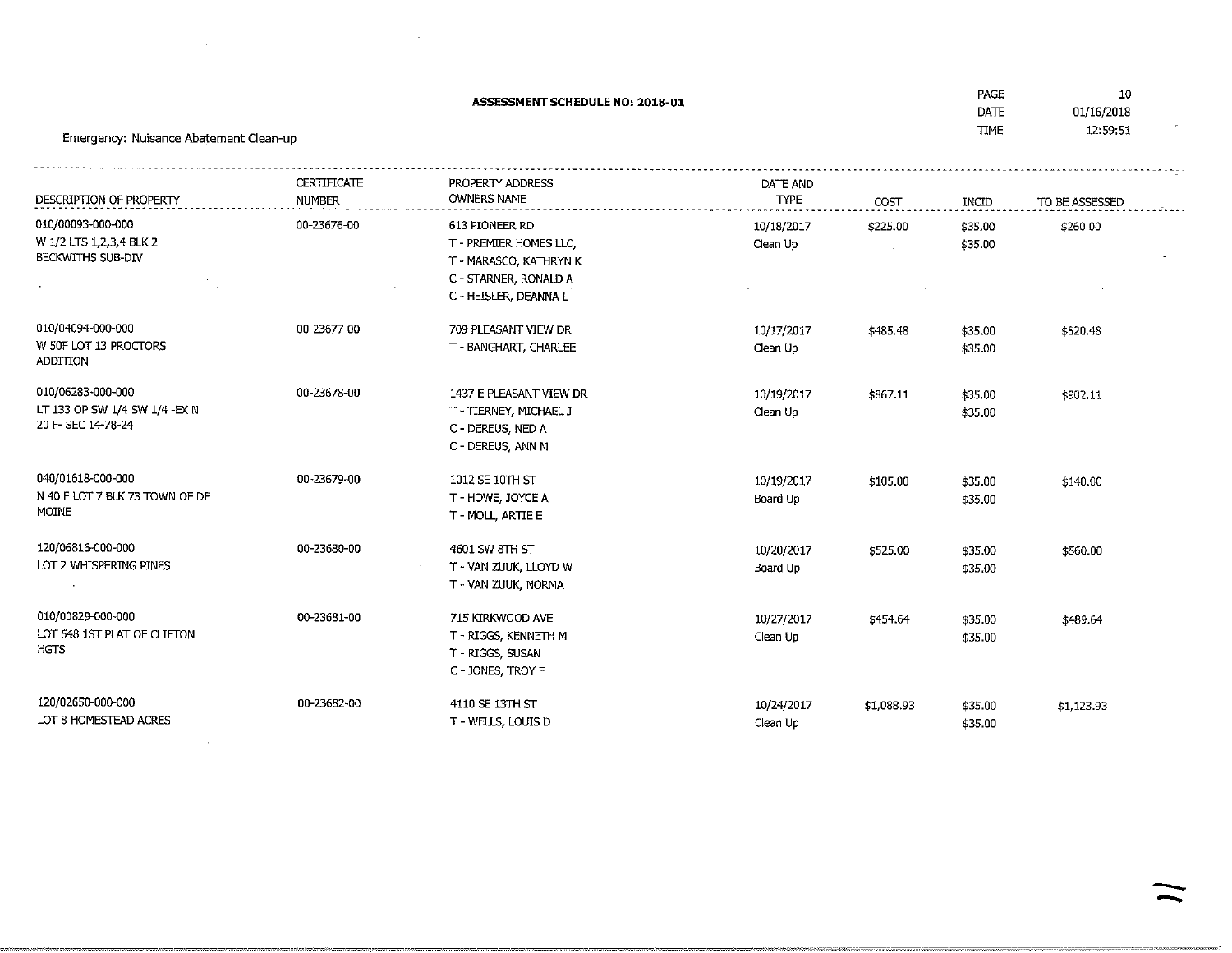Emergency: Nuisance Abatement Clean-upASSESSMENT SCHEDULE NO: 2018-01 DATCTTWIE 01/16/2018 12:59:51DESCRIPTION OF PROPERTY **CERTIFICATE** NUMBER 00-23683-00PROPERTY ADDRESSOWNERS NAMEDATE ANDTYPE COST\$835.11INQD TO BE ASSESSED010/0683Z-003-000 mOUTLOT X & PARCEL A BK 13679PG 398 BEG NW COR THN SE 13.32F S 143.19F NW 56.66F TO W LN NELY 70.45F NE 75.31F TO POB LOT 20 EWING WOODS PLAT NO 3; AND N 200F ON W LN W 80FS OF EVERGREEN AV E 9.32A W 19.32A LOT 2 OP SE 1/4 ME 1/4SEC 23-78-24030/03514-000-000LOT 19 L M MANNS SUB DIVISION 00-23684-002051 EVERGREEN AVE T-VASQUEZ/GLORIA DT - CHICAS, LUIS A 930 23RD ST T - CASTRO, DINA T - MMB INVESTMENTS LLC,10/24/2017Clean Up10/24/2017Clean Up\$35.00 \$35.00\$414.64 \$35.00 \$35.00\$449.64120/04302-001-000 LTS 12THRU 18 BLK 11 RODGERSPLACE030/00066-001-001 E 1/2 VAC N/5 ALLEY ROW LYG N OF ELY D(T N ROW LN OLIVE AVE & S OF ELY BfT N LN S 30F LT 39 W &ADJ & S 90F N 360F LOT 34IRA W ANDER50NS COTTAGEGROVE ADD080/00331-000-000 LOT 30 BATES ADDITION00-23685-0000-23686-0000-23687-001008 RITTENHOUSE ST T - MARQUIS/ GRACE T-MARQUIS/GRACE958 22ND ST T-MTGLQ INVESTORS LP/T - JOHNSON, SARA J 1530 4TH STT-AGUILAR, JOSECITOV 10/25/2017Clean Up10/26/2017Clean Up10/06/2017Board Up\$2,030.46\$2,384.94\$35.00 \$35.00\$35.00 \$35.00\$2,065.46\$2,419.94\$125.00 \$35.00 \$35.00\$160.00100/12109-000-000 W 60 F LOTS 342 & 343 UNIVERSnY HEIGHTS PLT 3080/03418-000-000LOT 23 BLK 3 INGLESIDE 00-23688-0000-23689-005716 COLLEGE AVET-KOHLER, DUSTING 1617 22ND ST T - BLACKFORD/ PATRICK M10/16/2017Clean Up10/16/2017Clean Up\$1,611.98\$960.49\$35.00 \$35.00\$35.00 \$35.00\$1,646.98\$995,49

PAGE

11

080/05017-000-000 8 F E OF &ADJ &ALL LOT 21OAKLAND

00-23690-00

 1639 OAKLAND AVE T - RAMIREZ, MANUEL10/27/2017Board Up

\$105.00

 \$35.00\$35.00

\$140.00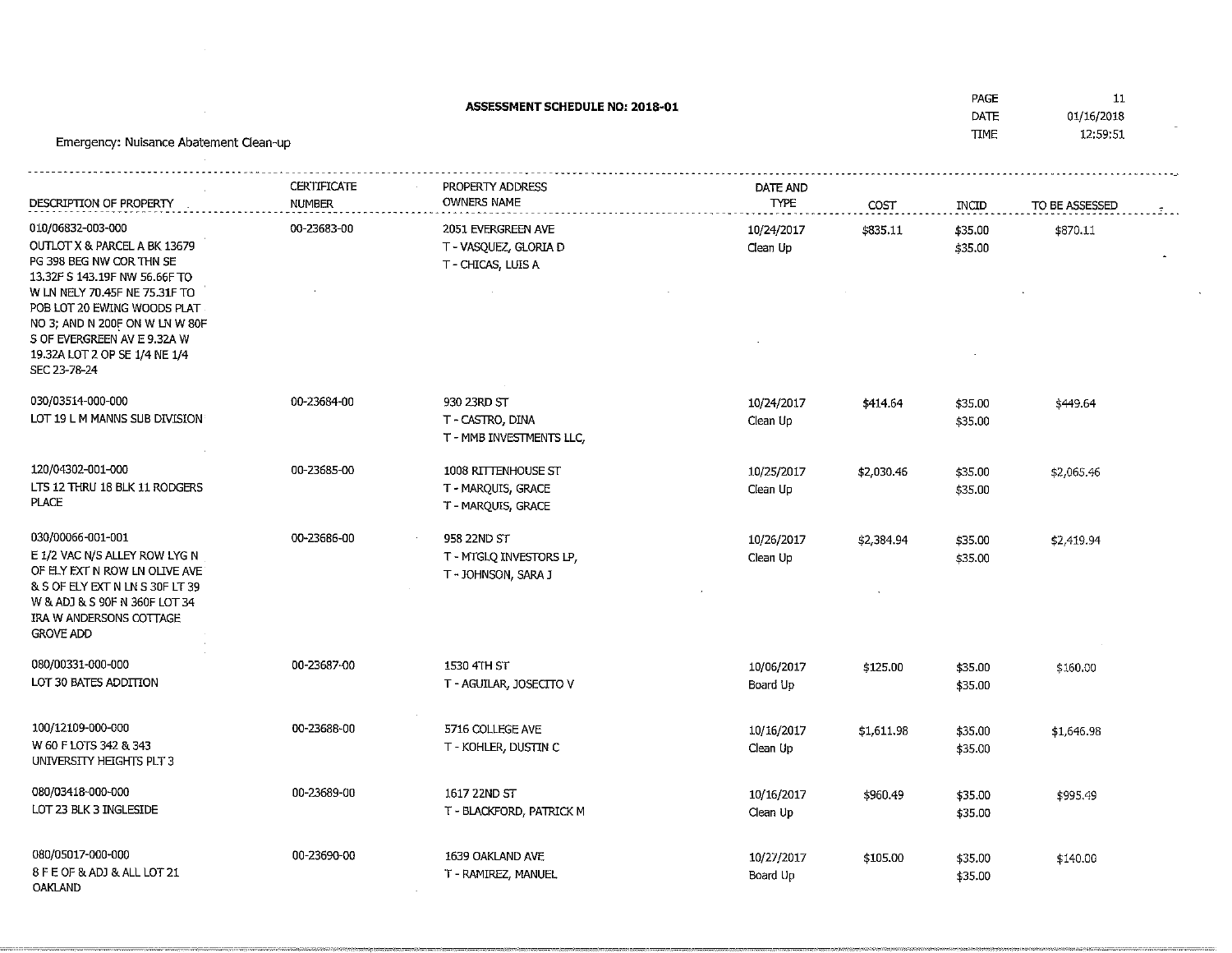| Emergency: Nuisance Abatement Clean-up                         |                              | <b>ASSESSMENT SCHEDULE NO: 2018-01</b>                                |                         |            | PAGE<br><b>DATE</b><br><b>TIME</b> | -12<br>01/16/2018<br>12:59:51 |  |
|----------------------------------------------------------------|------------------------------|-----------------------------------------------------------------------|-------------------------|------------|------------------------------------|-------------------------------|--|
|                                                                |                              |                                                                       |                         |            |                                    |                               |  |
| DESCRIPTION OF PROPERTY                                        | CERTIFICATE<br><b>NUMBER</b> | PROPERTY ADDRESS<br><b>OWNERS NAME</b>                                | DATE AND<br><b>TYPE</b> | COST       | INCID                              | TO BE ASSESSED                |  |
| 080/03872-000-000                                              | 00-23691-00                  | 1509 HARRISON AVE                                                     | 10/24/2017              | \$245.00   | \$35.00                            | \$280.00                      |  |
| LOT 18 BLK 4 LAYMANS 2ND ADD                                   |                              | T - KLM DEVELOPMENT CONSTRUCTION LLC,<br>T - ROBERTSON, JOSEPHINE S   | Board Up                |            | \$35.00                            |                               |  |
|                                                                |                              | C - MILLEDGE, FRANK<br>C - LEACHMON, TRECIA                           |                         |            |                                    |                               |  |
| 080/02979-001-000                                              | 00-23692-00                  | 1427 10TH ST                                                          | 11/01/2017              | \$105.00   | \$35.00                            | \$140.00                      |  |
| LOTS 20 & 21BLK 1 HARLAN AND<br>TUBBS REPLAT                   |                              | T - PEREZ, DELFINA<br>C - PEREZ, DELFINA                              | Board Up                |            | \$35.00                            |                               |  |
| 080/04426-001-000                                              | 00-23693-00                  | 227 CLARK ST                                                          | 11/03/2017              | \$1,869.26 | \$35.00                            | \$1,904.26                    |  |
| E 95F LOTS 16, 17 & 18<br>MARSHALLS SECOND ADDITION            |                              | T - KROEGER, JANET A<br>T - ADAMS, JENNIFER C                         | Clean Up                |            | \$35.00                            |                               |  |
| 080/05152-000-000                                              | 00-23694-00                  | 1717 21ST ST                                                          | 11/02/2017              | \$448.64   | \$35.00                            | \$483.64                      |  |
| LOT 16 PLEASANT PLACE                                          |                              | T - LEFF ENTERPRISES LLC,                                             | Clean Up                |            | \$35.00                            |                               |  |
| 100/10007-034-000<br>LOT 34 MONTEREY PARK PLAT NO              | 00-23695-00                  | 3822 MERCED ST<br>T - ADDA, FREDERICK K                               | 11/02/2017              | \$627.47   | \$35.00                            | \$662,47                      |  |
| $\mathbf{2}$                                                   |                              | T - NAUMAN, CATHRYN M                                                 | Clean Up                |            | \$35.00                            |                               |  |
| 080/06550-000-000<br>W 50 FT N 55 FT LOT 1 SUMMIT              | 00-23696-00                  | 1110 CLARK ST                                                         | 11/03/2017              | \$448.64   | \$35.00                            | \$483.64                      |  |
| RIDGE ADD TO NORTH DES<br>MOINES                               |                              | T - OAK PARK INVESTMENTS PARTNERSHIP XL,                              | Clean Up                |            | \$35.00                            |                               |  |
| 080/03818-000-000                                              | 00-23697-00                  | 1317 FOREST AVE                                                       | 11/02/2017              | \$1,215.94 | \$35.00                            | \$1,250.94                    |  |
| LOTS 21 & 22 BLK 2 LAYMANS 1ST<br>ADDITION TO NORTH DES MOINES |                              | T - NEW FRIENDSHIP CHUR GOD,<br>C - PERRY (AGENT), LEESA              | Clean Up                |            | \$35.00                            |                               |  |
|                                                                |                              | C - QUINN (AGENT), SHIRLEY<br>C - GOD'S HOUSE OF POWER COGIC INC NFP, |                         |            |                                    |                               |  |
|                                                                |                              | C - PERRY (AGENT), KEITH                                              |                         |            |                                    |                               |  |
| 080/04269-000-000                                              | 00-23698-00                  | 2212 CLARK ST                                                         | 11/03/2017              | \$860.30   | \$35.00                            | \$895.30                      |  |
| W 40 FT LOTS 1 & 2 BLK 2<br>MARQUARDT ADD                      |                              | T - SELENE FINANCE LP,                                                | Clean Up                |            | \$35.00                            |                               |  |
| 080/03623-000-000                                              | 00-23699-00                  | 1817 24TH ST                                                          | 11/06/2017              | \$125.00   | \$35.00                            | \$160.00                      |  |
| LOT 3 & S 4 F LOT 2 KIRKWOOD<br><b>GLEN</b>                    |                              | T - HAUSER, DAVID L B                                                 | Board Up                |            | \$35.00                            |                               |  |